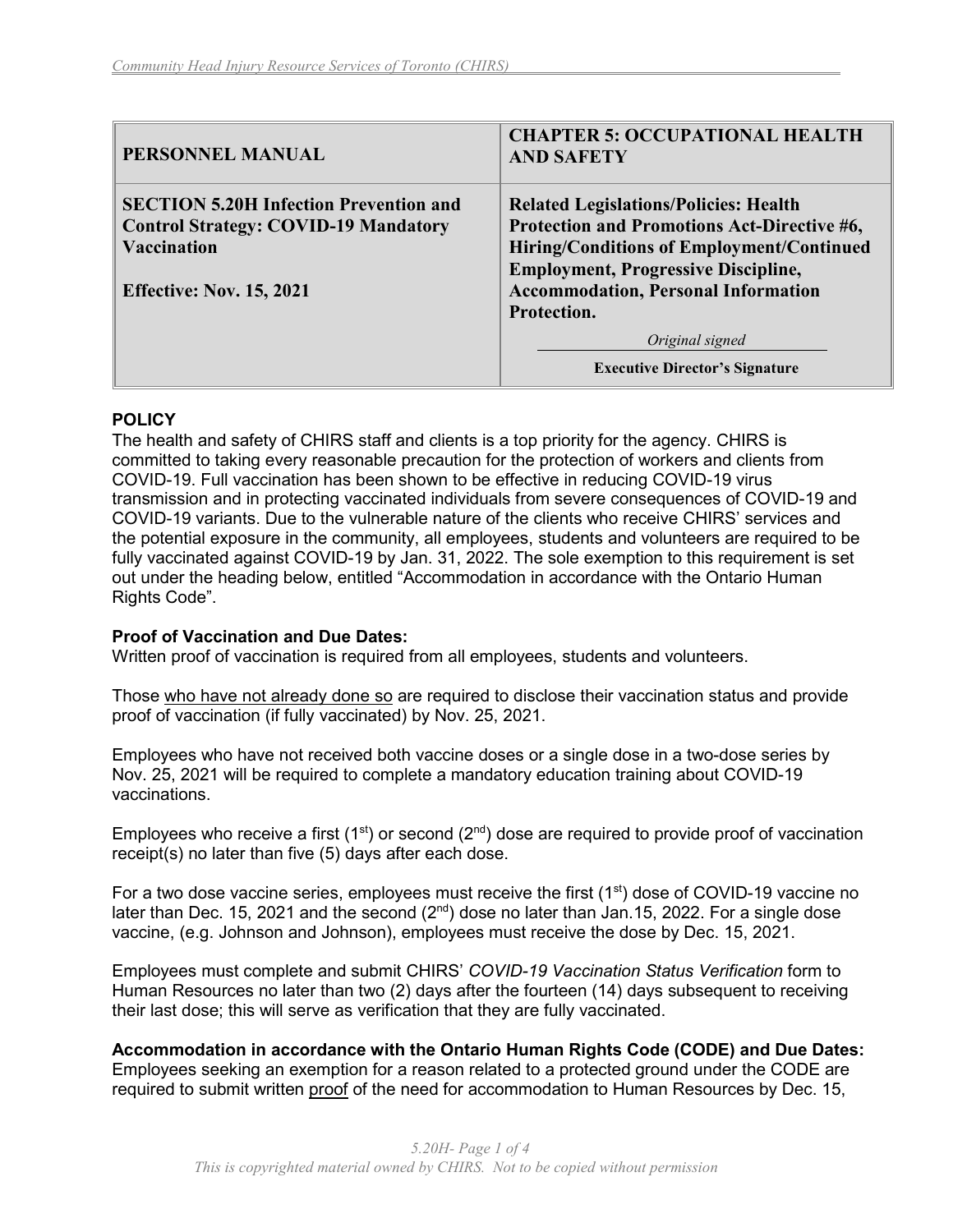2021. If the exemption is for a valid medical reason (as per the definition provided), the employee must provide written proof via the completion of CHIRS' *Statement of Medical Exemption* by either a registered physician or Nurse Practitioner, for not being vaccinated against COVID-19 to Human Resources by Dec. 15, 2021.

Employees who: do not provide proof of COVID-19 vaccination, have not been vaccinated, are in the process of obtaining their vaccines, or have applied for an accommodation exemption must continue to comply with the testing protocols/test result submission timeframes as per Personnel Policy 5.20G *Infection Prevention and Control Strategy: COVID-19 Vaccinations and Mandatory Testing.*

## **PURPOSE**

To outline the requirement, timeframes and documentation for providing proof of full vaccination against COVID-19 and for exemptions under the CODE.

# **SCOPE**

Applies to all employees, students, and volunteers\*

\*As per the requirement set out in *Personnel Policy 5.20G Infection Prevention and Control Strategy: COVID-19 Vaccination and Mandatory Testing*, all employees, students and volunteers hired/placed as of Sep. 7, 2021 were required to provide proof of full vaccination as a condition of employment and/or placement at the time of hire/placement. As such, the directed timeframes in this policy do not apply.

### **DEFINITIONS**

**Employee** refers to any individual who is on the CHIRS payroll. This includes employees on approved job protected leaves.

**COVID-19** is an acute respiratory syndrome coronavirus 2 (SARS-CoV-2). It may be characterized by fever, cough, shortness of breath, and several other symptoms. Asymptomatic infection is also possible. The risk of severe disease increases with age but is not limited to the elderly and is elevated in those with underlying medical conditions.

### **Accepted COVID-19 vaccines in Canada:**

- Pfizer-BioNTech (Comirnaty, tozinameran, BNT 162b2)
- Moderna (mRNA-1273)
- AstraZeneca/COVIDSHIELD (ChAdOx1-S, Vaxzevria, AZD 1222)
- Janssen/Johnson & Johnson (Ad26.COV2.S)

**Fully vaccinated** status refers to those who have received all required doses of any vaccine accepted in Canada and the fourteen (14) day period after the last dose has passed.

**Proof of Vaccination** refers to documentation verifying receipt of a vaccination series approved by Health Canada plus submission of the completed CHIRS *COVID-19 Vaccination Status Verification* form no later than two (2) days after the fourteen (14) days subsequent to receiving their last vaccine dose.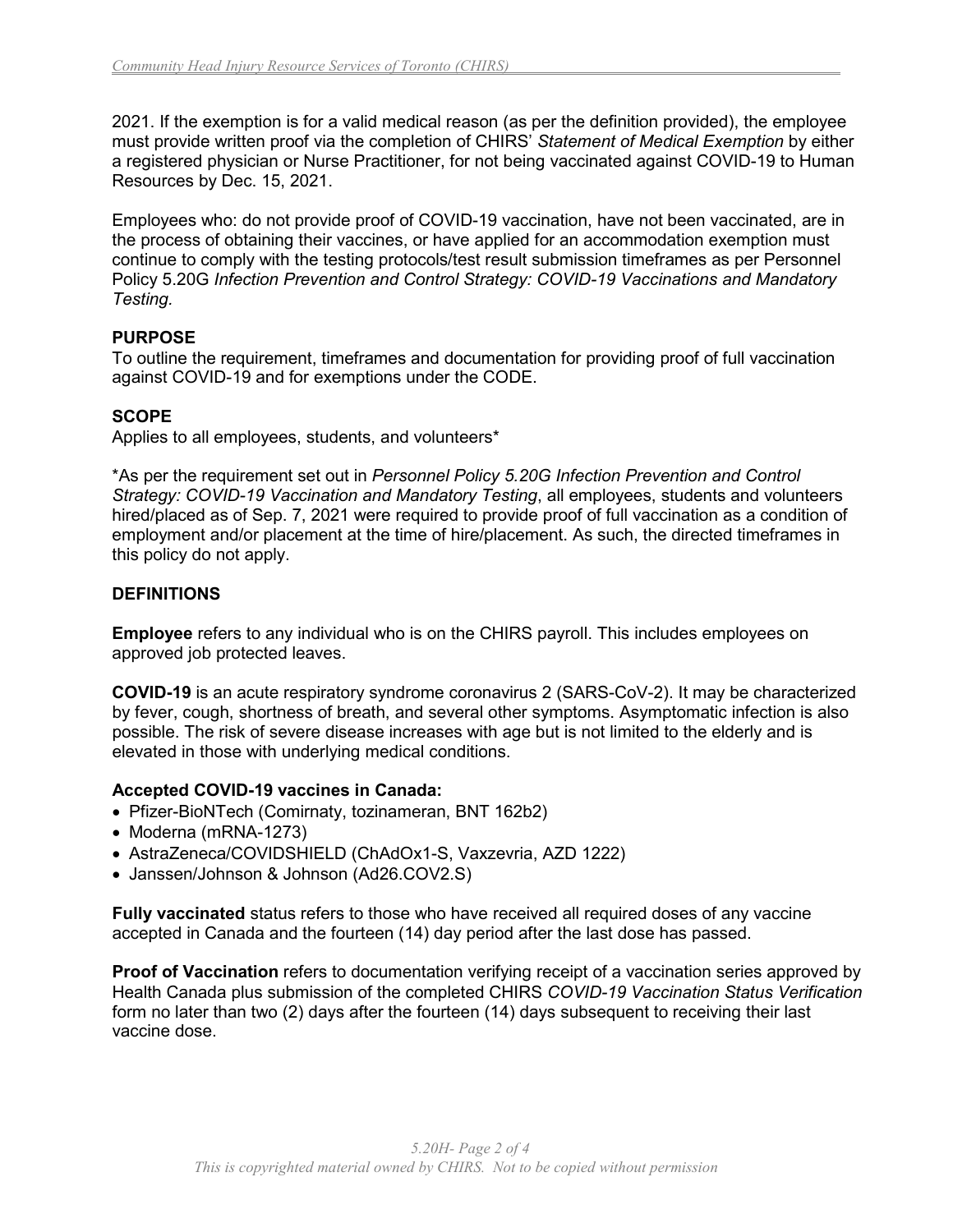**Valid Medical Exemption** (as per the Chief Medical Officer of Health [CMOH] directive) are as follows:

- History of severe allergic reaction (e.g., anaphylaxis) after previous administration of a COVID-19 vaccine or a known severe allergic reaction (e.g., anaphylaxis) to a component of a COVID-19 vaccine. Individuals with a history of allergy not related to a component of authorized COVID-19 vaccines or other injectable therapy (e.g. foods, oral drugs, insect venom or environmental allergens) can receive COVID-19 vaccines without any special precautions.
- Those who developed myocarditis or pericarditis following the first dose of an mRNA COVID-19 vaccine should not receive a second dose of mRNA COVID-19 vaccine until more information is available.

The following people should not receive the AstraZeneca /COVISHIELD COVID-19 vaccine but can safely receive an mRNA vaccine (Pfizer-BioNTech or Moderna):

- Those with history of venous or arterial thrombosis with thrombocytopenia;
- Those with history of capillary leak syndrome.

## **CHIRS-approved education program includes the following learning components:**

- a. How COVID-19 vaccines work;
- b. Vaccine safety related to the development of COVID-19 vaccines;
- c. The benefits of vaccinations against COVID-19;
- d. The risks of not being vaccinated against COVID-19;
- e. The possible side effects of COVID-19 vaccinations.

# **RESPONSIBILITIES**

### **Employees are responsible for:**

- Ensuring that they have read and understand the expectations outlined in this policy and for seeking clarification as needed;
- Adhering to requirements and timeframes as outlined in this policy;
- Submitting a written request to their supervisor if they are requesting support to be vaccinated;
- Meeting the vaccination deadline by scheduling vaccine appointments to allow for the required time between doses and for the fourteen (14) day waiting period following the last dose;
- Providing proof of vaccination or exemptions to the Human Resources Manager within the directed timeframes.

### **Supervisors are responsible for:**

- Ensuring that employees under their direction have reviewed the policy and have been provided with the opportunity to ask questions to facilitate their understanding of the expectations;
- Reviewing employee requests for vaccination support and responding in a timely manner.

# **Human Resources Manager is responsible for:**

- Collecting and tracking employee vaccination status and verification documentation and/or exemption notes;
- Seeking legal consultation as needed to review CODE exemption requests;
- Forwarding the education link to employees who have not received their first vaccine dose by Nov. 25, 2021;
- Sharing the policy and communicating requirements to those staff on leave;
- Issuing notice of termination letters as required.